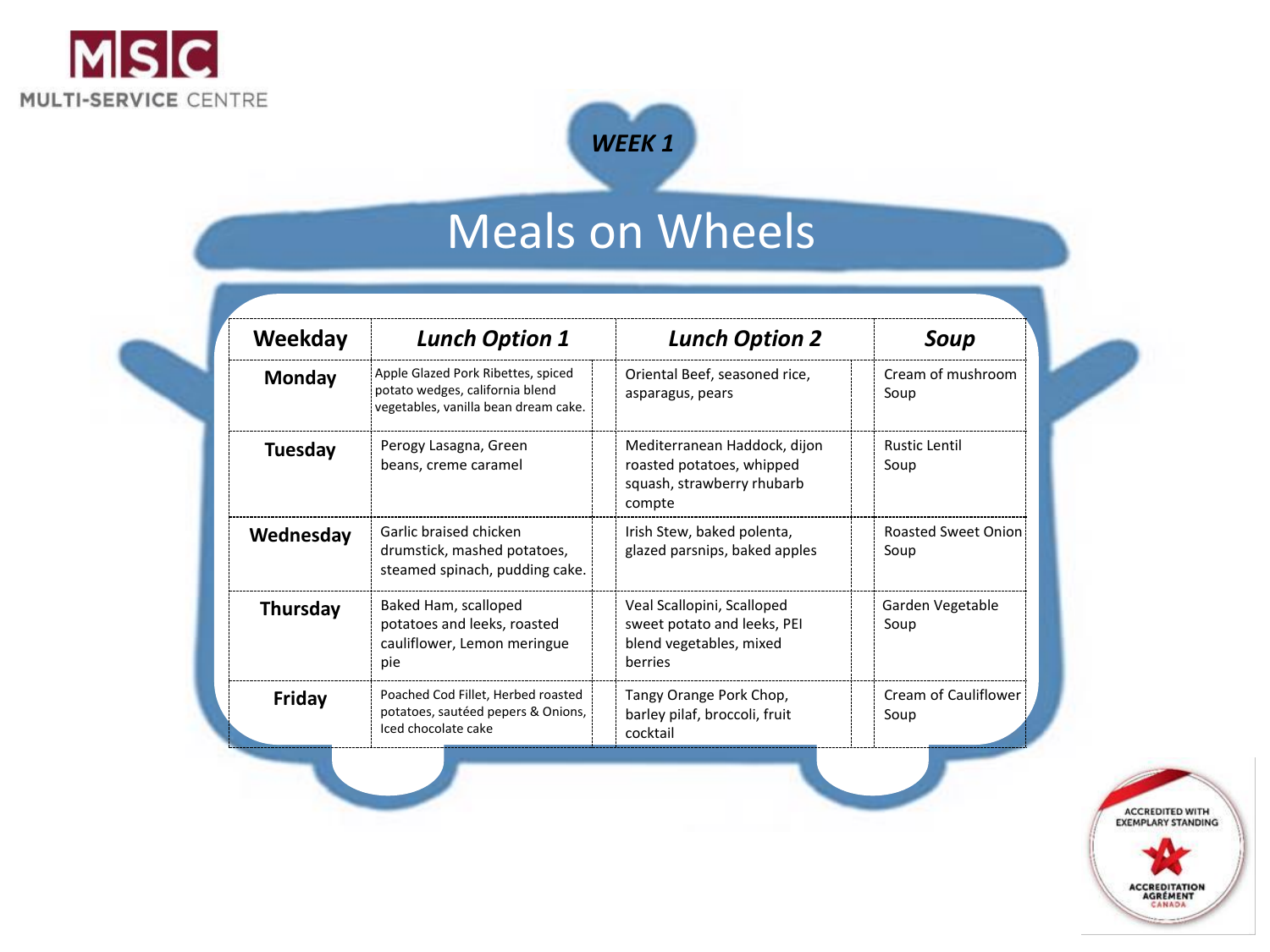



## Meals on Wheels

| Weekday         | <b>Lunch Option 1</b>                                                                                |  | <b>Lunch Option 2</b>                                                                |  | Soup                              |
|-----------------|------------------------------------------------------------------------------------------------------|--|--------------------------------------------------------------------------------------|--|-----------------------------------|
| Monday          | Veal Cutlet, mushroom paprika<br>sauce, oven roasted potatoes,<br>glazed parsnips, carrot cake       |  | Brunswick Chicken Stew,<br>couscous, herbed green<br>beans, fruit cocktail           |  | Sweet Potato<br><b>Bisque</b>     |
| Tuesday         | Baked Tilapia, Cajun Rice,<br>Broccoli & cauliflower, triple<br>berry crumble                        |  | Salsa Salisbury Steak, baked<br>potato, seasoned spinach,<br>banana                  |  | <b>Carrot Ginger Soup</b><br>Soup |
| Wednesday       | Brown Sugar Chicken Thighs,<br>Parisienne Potatoes, Roasted<br>Butternut squash, Banana Cream<br>Pie |  | Lamb Stew, buttered egg<br>noodles, montego blend<br>vegetables, pears               |  | Beef Barley Soup                  |
| <b>Thursday</b> | Pork Chop Supreme, Mashed<br>Potatoes, brussel sprouts,<br>Frosted maple cinnamon cake               |  | Turkey Asparagus Stir Fry,<br>spriced brown rice pilaf,<br>cauliflower, baked apples |  | Cream of Spinach<br>Soup          |
| Friday          | Beef pot pie, boiled baby<br>potatoes, buttered<br>carrots, two bite tarts                           |  | Herb baked Fish, boiled baby<br>potatoes, sauteed vegetable<br>medley, fruit compte  |  | French Canadian Pea<br>Soup       |